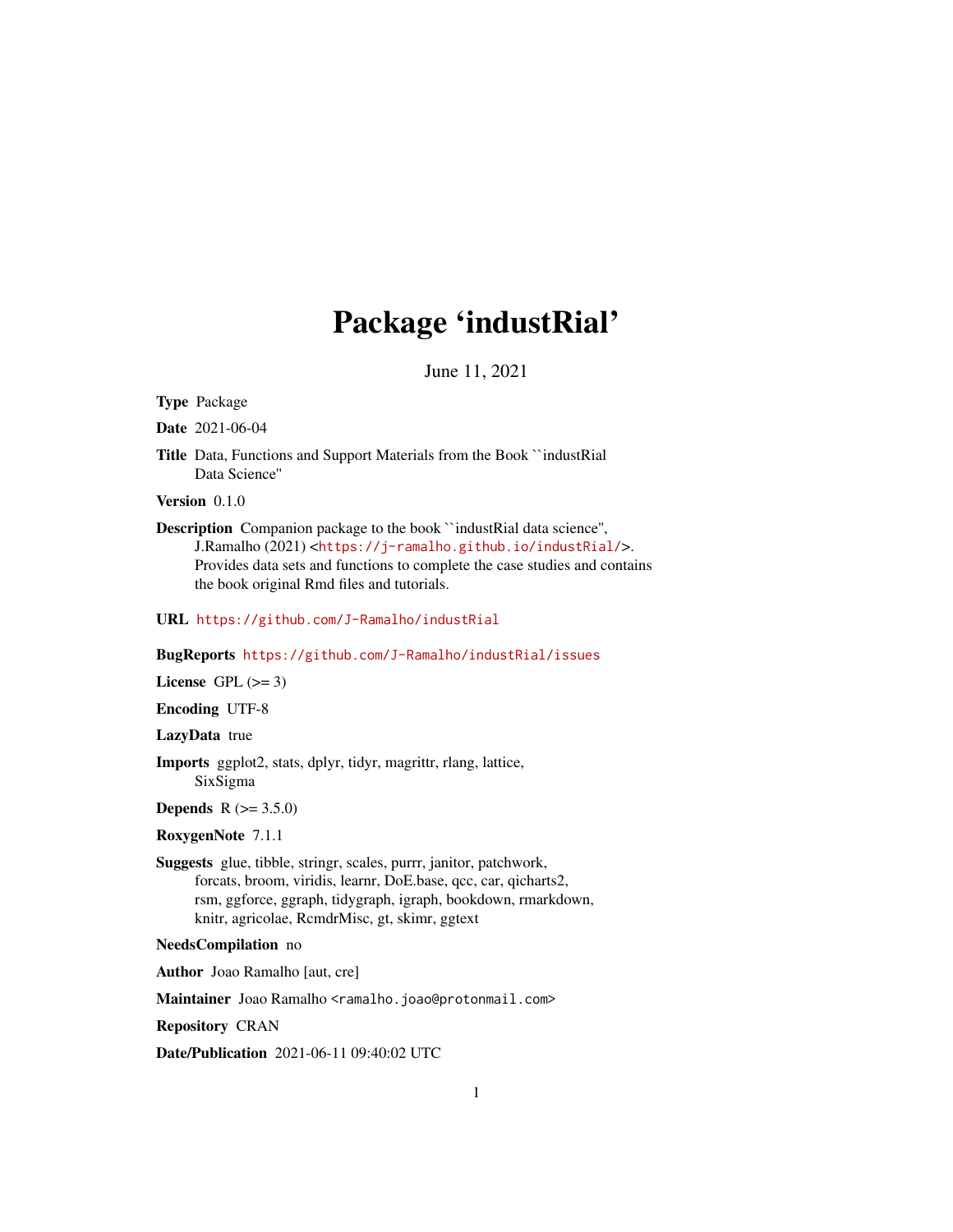# <span id="page-1-0"></span>R topics documented:

|       |                                                                                                                           | 5              |
|-------|---------------------------------------------------------------------------------------------------------------------------|----------------|
|       |                                                                                                                           | 5              |
|       |                                                                                                                           | -6             |
|       | $expand_{\text{formula}} \dots \dots \dots \dots \dots \dots \dots \dots \dots \dots \dots \dots \dots \dots \dots \dots$ | $\overline{7}$ |
|       |                                                                                                                           |                |
|       |                                                                                                                           | $\sim 8$       |
|       |                                                                                                                           |                |
|       |                                                                                                                           | $\overline{9}$ |
|       |                                                                                                                           |                |
|       |                                                                                                                           |                |
|       |                                                                                                                           |                |
|       |                                                                                                                           |                |
|       |                                                                                                                           |                |
|       |                                                                                                                           |                |
|       |                                                                                                                           |                |
|       |                                                                                                                           |                |
|       |                                                                                                                           |                |
|       |                                                                                                                           |                |
|       |                                                                                                                           |                |
|       |                                                                                                                           |                |
|       |                                                                                                                           |                |
| Index |                                                                                                                           | 22             |

battery\_charging *Charging time of a lithium-ion battery.*

# Description

A data set with charging time in hours required to recharge a lithium-ion battery based on a full factorial design of experiment with four variables (A, B, C, D) coded as +/- 1. Design effects are coded as numerical variables in order to allow to build models without coding the contrasts and then to make predictions on a continuous range from -1 to +1.

- A Variable A (numerical)
- B Variable B (numerical)
- C Variable B (numerical)
- D Variable B (numerical)

Replicate The independent repeat of each unique factor combination.

charging\_time Battery charging time [h]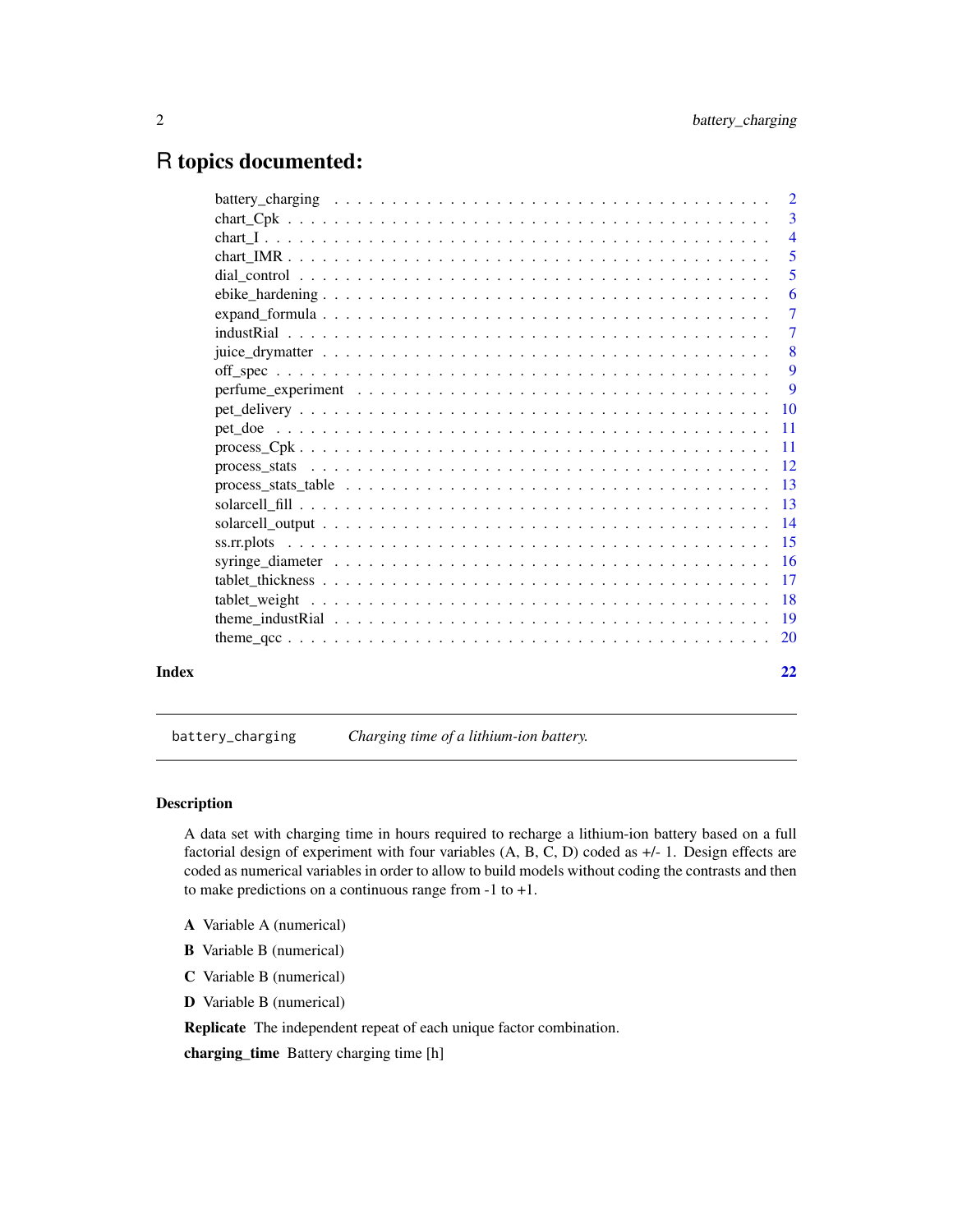<span id="page-2-0"></span>chart\_Cpk 3

#### Usage

battery\_charging

# Format

A tibble with 32 observations on 6 variables.

# Source

Original data set.

# References

For a complete case study application refer to <https://j-ramalho.github.io/industRial/>.

#### Examples

```
data(battery_charging)
head(battery_charging)
# Building a linear model:
battery_lm <- lm(
    formula = charging_time \sim A \star B \star C,
    data = battery_charging
\lambdasummary(battery_lm)
```
chart\_Cpk *Create a capability chart for statistical process control*

#### Description

Generate a histogram type chart from a set of consecutive measurements.

#### Usage

```
chart_Cpk(data)
```
# Arguments

data A dataset generated by the function [process\\_stats](#page-11-1)

# Details

This type of chart is typically applied in product manufacturing to monitor deviations from the target value over time. It is usually accompanied by the statistical process control time series [chart\\_I](#page-3-1) and [chart\\_IMR](#page-4-1)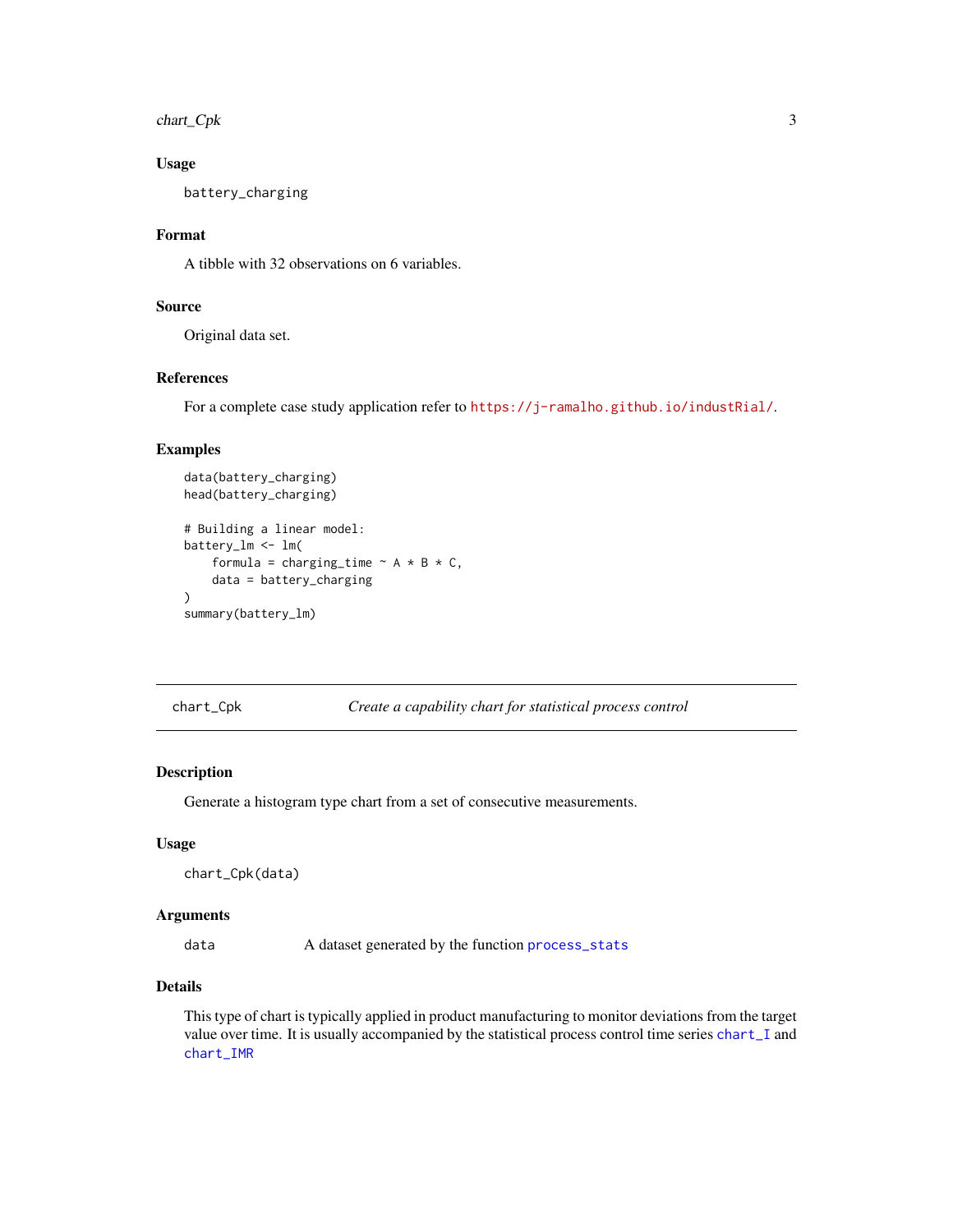# <span id="page-3-0"></span>References

For a complete case study application refer to <https://j-ramalho.github.io/industRial/>

<span id="page-3-1"></span>chart\_I *Create IMR chart for statistical process control*

#### Description

Generate a single point time series chart from a set of consecutive measurements.

#### Usage

chart\_I(data)

# Arguments

data A dataset generated by the function [process\\_stats](#page-11-1)

# Details

This type of chart is typically applied in product manufacturing to monitor deviations from the target value over time. It is usually accompanied by the [chart\\_IMR](#page-4-1)

#### Value

This function returns an object of class ggplot

# References

For a complete case study application refer to <https://j-ramalho.github.io/industRial/>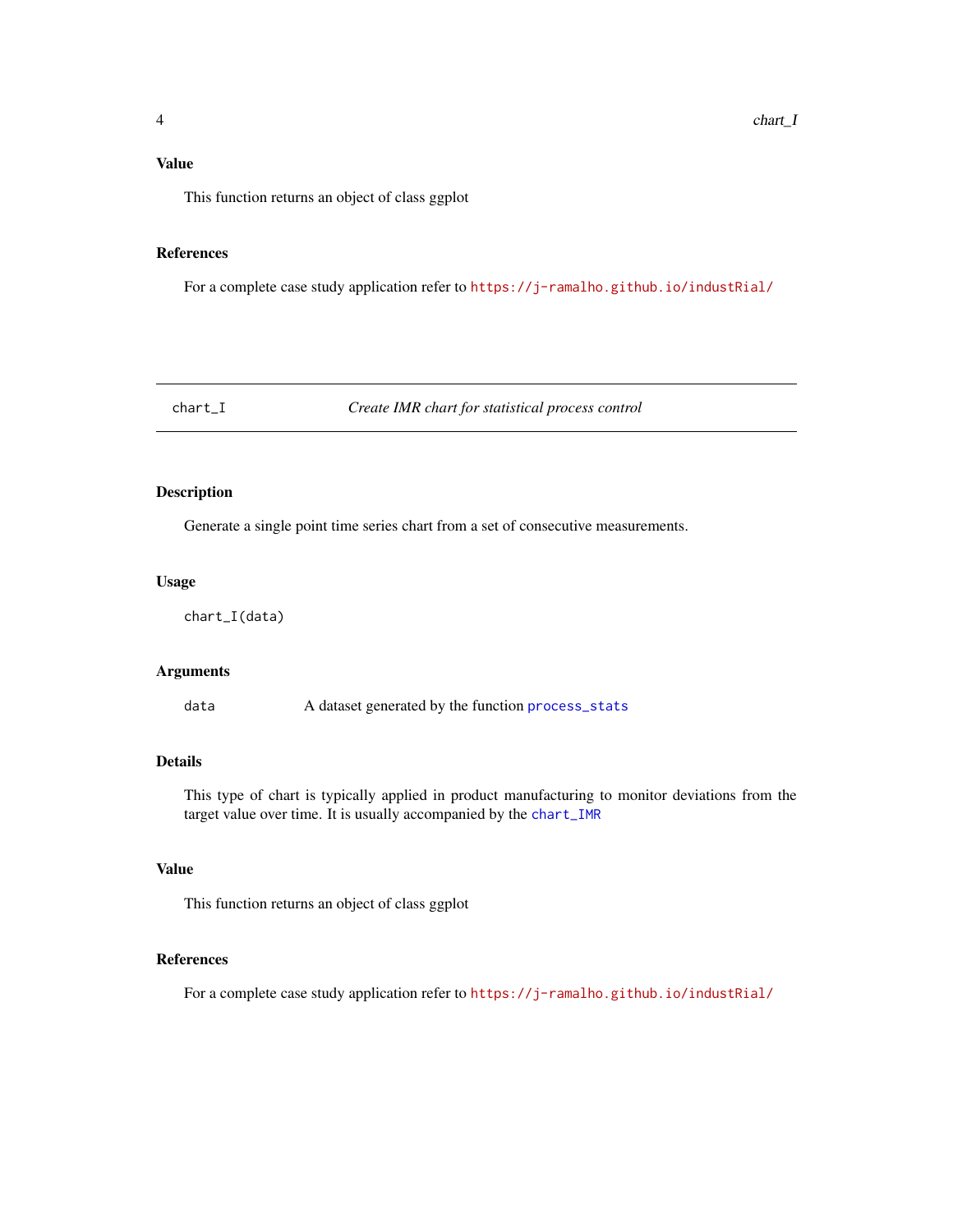<span id="page-4-1"></span><span id="page-4-0"></span>

Generate a moving range chart chart from a set of consecutive measurements.

#### Usage

```
chart_IMR(data)
```
# Arguments

data A dataset generated by the function [process\\_stats](#page-11-1)

# Details

This type of chart is typically applied in product manufacturing to monitor deviations from the target value over time. It is usually accompanied by the [chart\\_IMR](#page-4-1)

# Value

This function returns an object of class ggplot

#### References

For a complete case study application refer to <https://j-ramalho.github.io/industRial/>

dial\_control *Collection of visual defects on watch dial production.*

#### Description

This data set contains observations of visual defects present in watch dials such as indentations and scratches taken during production. It provides a practical case to establish pareto charts typically with a function like [paretochart](#page-0-0).

Operator The shop floor operator collecting the data

Date Data collection date

Defect Defect type ("Indent", "Scratch")

Location Position on the watch dial refered to as the hour (1h, 2h) id Part unique id number

#### Usage

dial\_control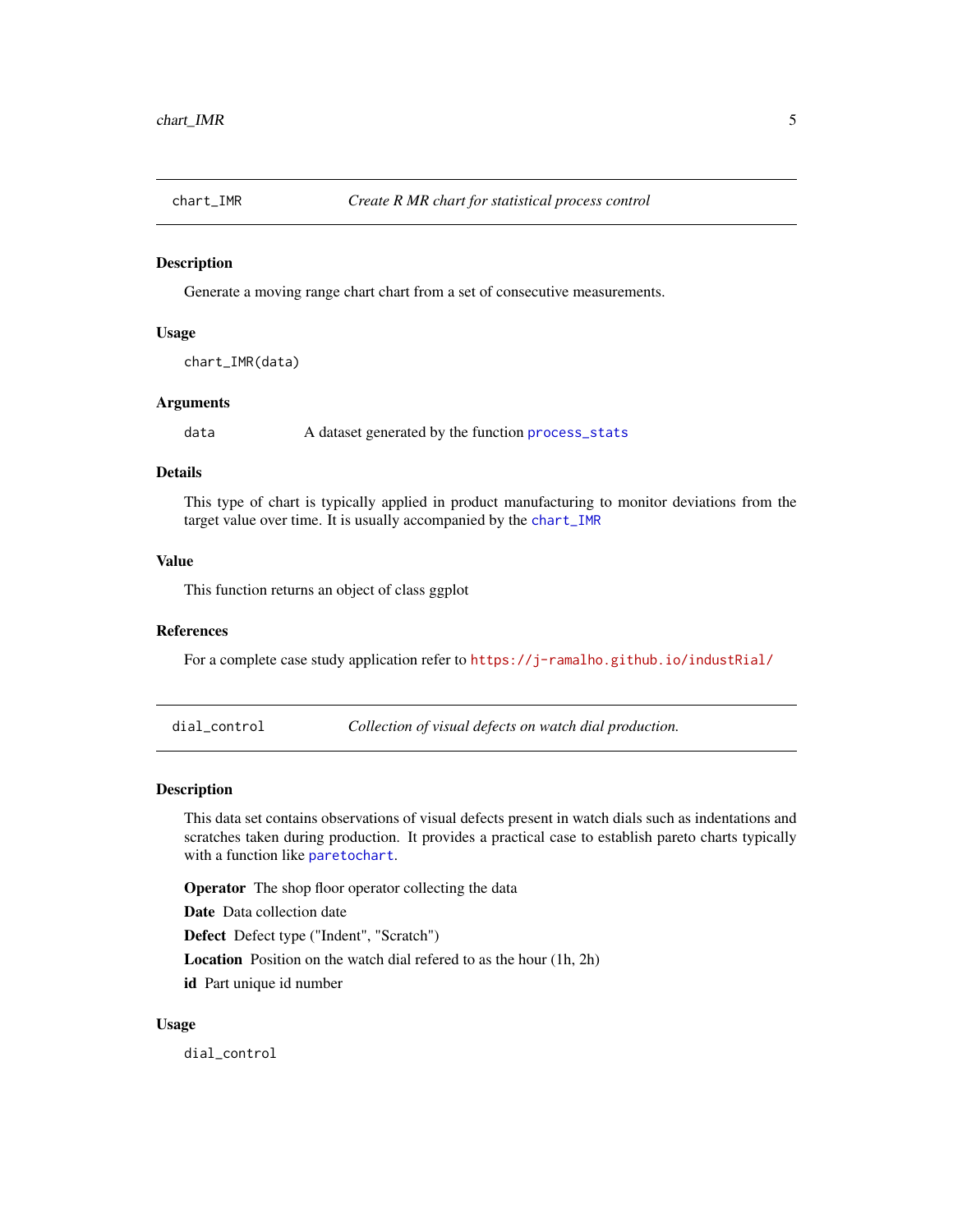#### <span id="page-5-0"></span>Format

An object of class tibble with 58 observations on 4 variables.

#### Source

Original data set.

# References

For a complete case study application refer to <https://j-ramalho.github.io/industRial/>.

# Examples

head(dial\_control)

ebike\_hardening *Cycles to failure of ebikes frames after temperature treatment.*

#### Description

A data set with the results of aging tests on several groups of ebikes frames  $(g1, g2, ...)$ . Each entry corresponds to the number of cycles to failure for each level of treatment temperature-

temperature Position of the part on the device

g1 group 1, remaining groups have names g2 to g5

#### Usage

ebike\_hardening

# Format

A tibble with 4 observations on 6 variables.

# Details

The ebike\_hardening2 dataset contains alternative data that gives non significant results in the analysis of variance study.

#### Source

Original data set.

#### References

For a complete case study application refer to <https://j-ramalho.github.io/industRial/>.

#### Examples

data(ebike\_hardening)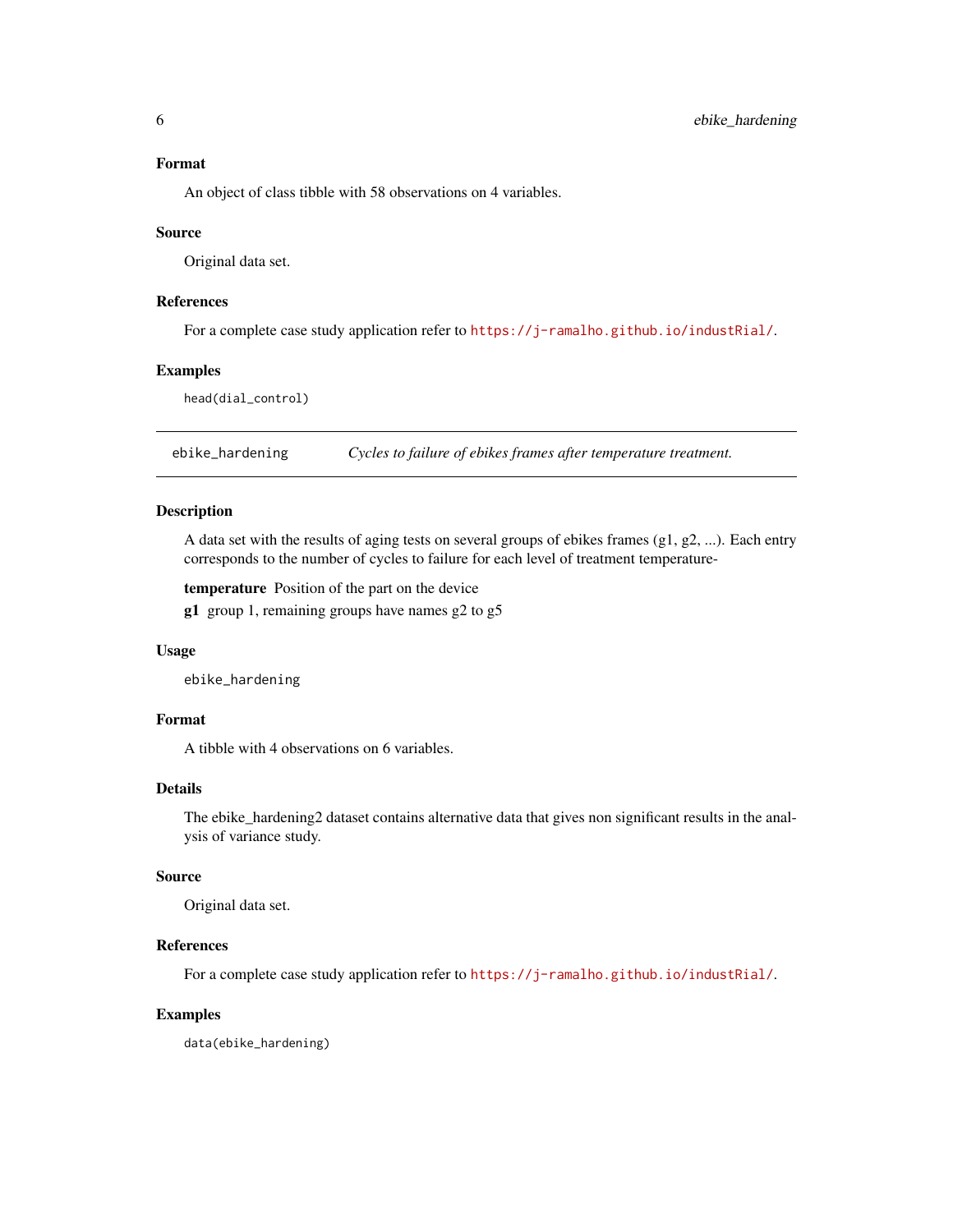<span id="page-6-0"></span>expand\_formula *Formula expansion*

#### Description

Takes a linear model formula and returns it expanded version.

#### Usage

```
expand_formula(formulae)
```
#### Arguments

formulae Takes as input object of class formula, e.g.:  $Y \sim A * B$ , see ?formula for syntax details

# Details

Supports verification and understanding of the creation of linear models syntax such as \*,+ and other conventions.

# Value

Returns a character vector such as  $A + B + A:B$ 

#### References

For an example application refer to <https://j-ramalho.github.io/industRial/>

industRial *industRial: companion package to the book "industRial data science"*

# Description

This package contains datasets and toy functions to run the examples from the book "industRial data science". It also contains all the book original Rmd files and the learnr Rmd original tutorial files.

#### Author(s)

João Ramalho

# References

For complete case studies refer to <https://j-ramalho.github.io/industRial/>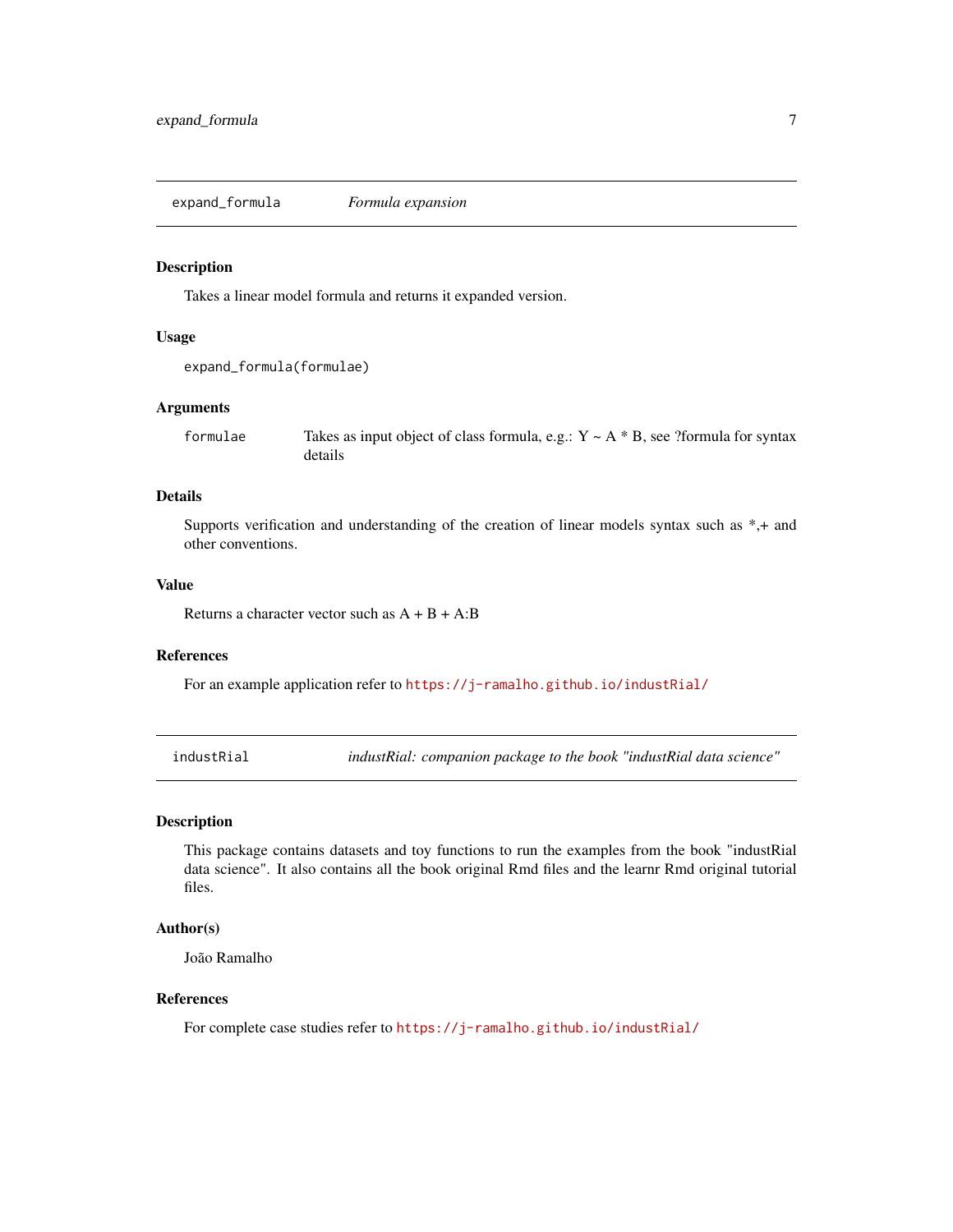<span id="page-7-0"></span>

This data set contains laboratory measurements of the dry matter content of different fruit juices obtained with two different measurement devices. One of the devices is considered the reference (REF) and the other one is a new device (DRX) on which a linearity and bias study has to be performed.

product The juice base fruit ("Apple", "Beetroot") drymatter\_TGT Target drymatter content in [g] speed Production line speed particle\_size Dry matter powder particle size [micrometers] part Part number drymatter\_DRX Drymatter content measured with device DRX drymatter\_REF Drymatter content measured with reference device

#### Usage

juice\_drymatter

#### Format

An object of class tibble with 108 observations on 7 variables.

#### Source

Adapted from a real gage bias and linearity study performed in 2021 on industrial beverages dry matter content measurement. The structure of the data corresponds to a full factorial design of 5 factors (3 with 3 levels and 2 with 2 levels).

# References

For a complete case study application refer to <https://j-ramalho.github.io/industRial/>.

#### Examples

```
library(dplyr)
# Calculate the bias between the new device and the reference:
juice_drymatter <- juice_drymatter %>% dplyr::mutate(bias = drymatter_DRX - drymatter_REF)
# Establish the analysis of variance:
juice_drymatter_aov <- aov(
    bias \sim drymatter_TGT * speed * particle_size,
     data = juice_drymatter)
summary(juice_drymatter_aov)
```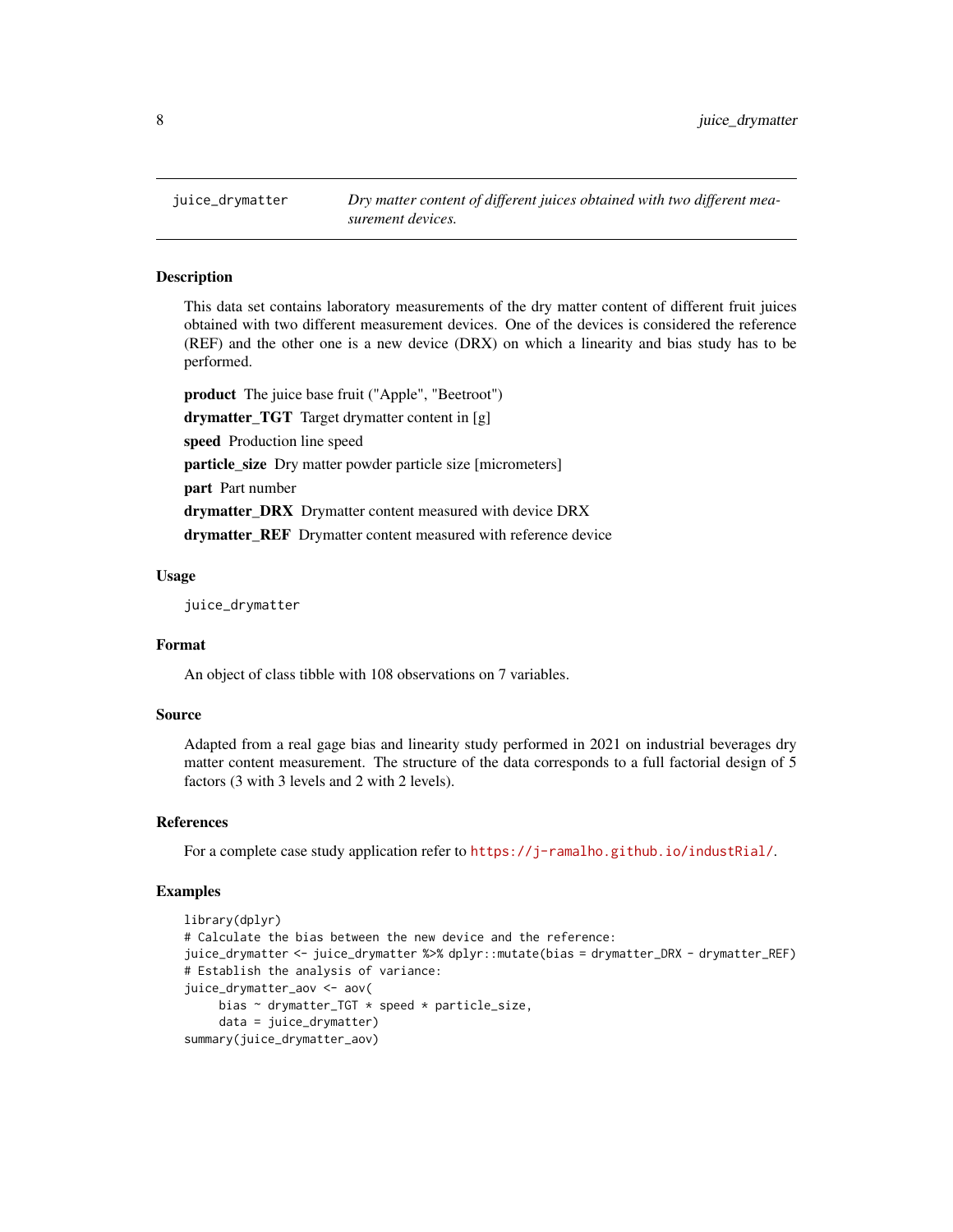<span id="page-8-0"></span>

This function takes process variables and calculates the probability that parts are produced out of specification on the long run.

#### Usage

off\_spec(UCL, LCL, mean, sd)

#### Arguments

| <b>UCL</b> | the process upper control limit |
|------------|---------------------------------|
| <b>LCL</b> | the process lower control limit |
| mean       | the process mean                |
| sd         | the process standard deviation  |

### Value

This function returns an object of class numeric

# References

For a complete case study application refer to <https://j-ramalho.github.io/industRial/>

# Examples

off\_spec(100, 0, 10, 3)

perfume\_experiment *Correlation matrix of the input variables of an experiment design in perfume formulation.*

# Description

The data set contains the expected correlation (expressed in 1 to 10) of an experiment anonymized input variables. The dataset consists in a double entry table with the same variables in row and column. It is coded as a tibble but subsequent utilization in network plots requires it to be converted to a matrix format.

#### Usage

perfume\_experiment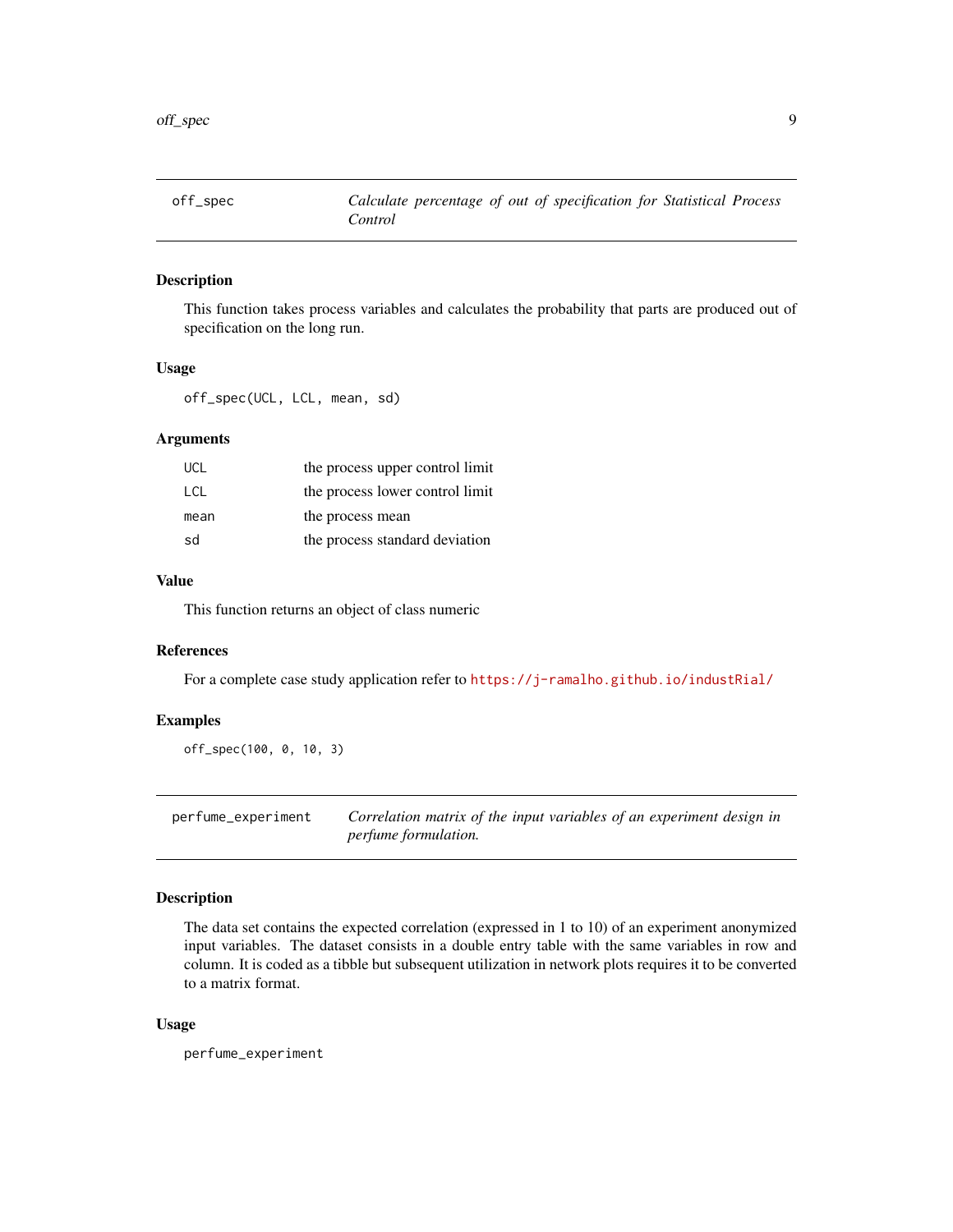# <span id="page-9-0"></span>Format

A tibble with 22 observations on 23 variables.

#### Source

Original data set.

# References

For a complete case study application refer to <https://j-ramalho.github.io/industRial/>.

# Examples

data(perfume\_experiment)

pet\_delivery *Tensile strength values on PET raw material for the clothing industry.*

# Description

Measurements of tensile strength of two different deliveries of PET raw material used in the clothing industry. The two data sets follow approximately a normal distribution.

A Tensile strenght measurements for product A [Mpa] (numeric)

B Tensile strenght measurements for product B [Mpa] (numeric)

#### Usage

pet\_delivery

#### Format

An object of class tibble with 28 observations on 2 variables.

# Source

Original data set.

#### References

For a complete case study application refer to <https://j-ramalho.github.io/industRial/>.

#### Examples

data(pet\_delivery)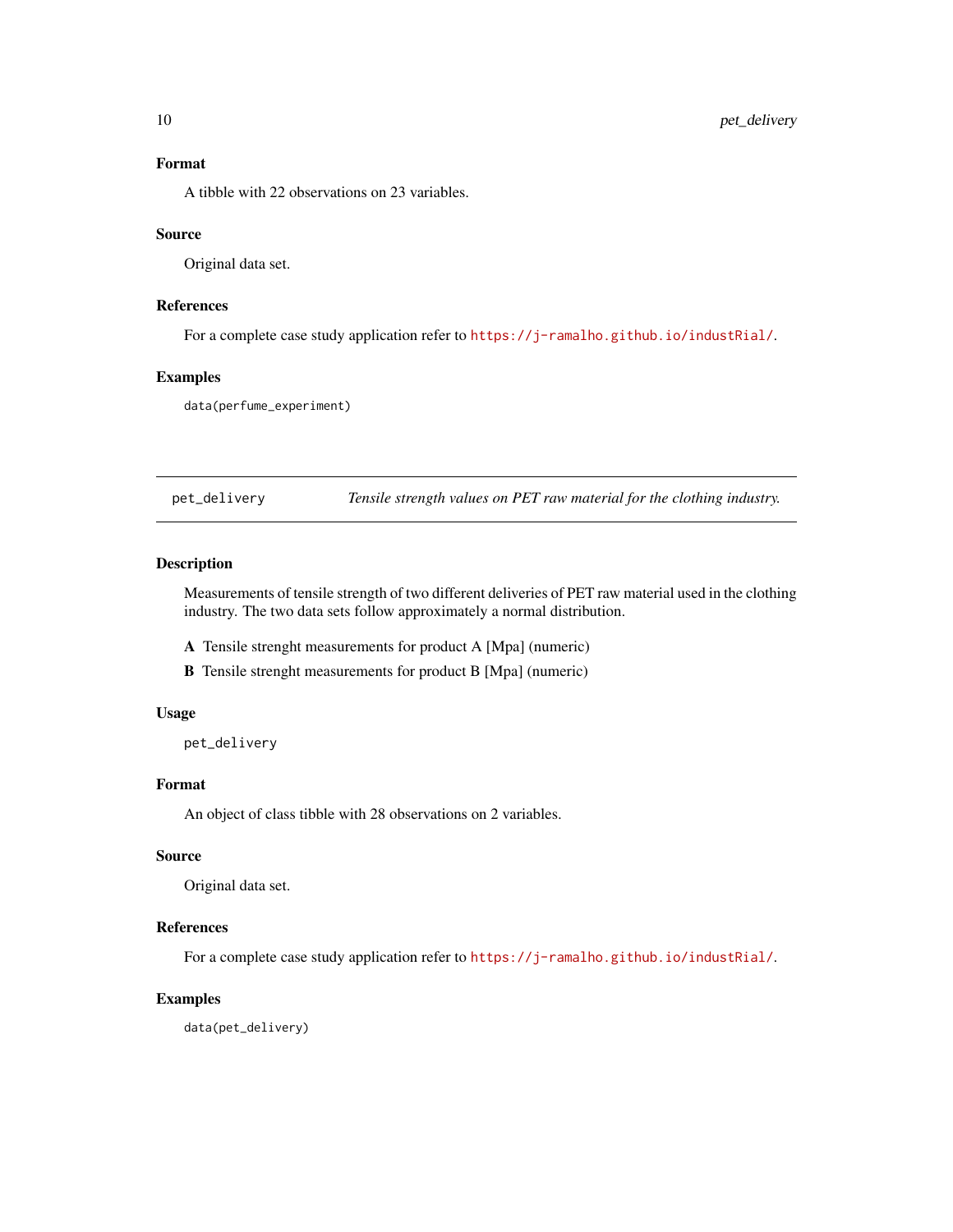<span id="page-10-0"></span>

The data corresponds to full factorial design with two factors coded as +/- and 3 replicates for each combination.

A PET formulation A (factor)

B PET formulation B (factor)

replicate the measurement replicate I to III (factor)

yield the output variable measured on the PET, (numerical)

# Usage

pet\_doe

# Format

An object of classes design and data.frame with 12 observations of 4 variables.

# Source

Original data set generated with the function [fac.design](#page-0-0) form the package DoE.base.

#### References

For a complete case study application refer to <https://j-ramalho.github.io/industRial/>

#### Examples

```
data(pet_doe)
contrasts(pet_doe$A)
```
process\_Cpk *Calculate process capability index for Statistical Process Control*

#### Description

This function takes process variables and calculates the Cpk index which is a measure of the process centering and variability against specification.

#### Usage

process\_Cpk(UCL, LCL, mean, sd)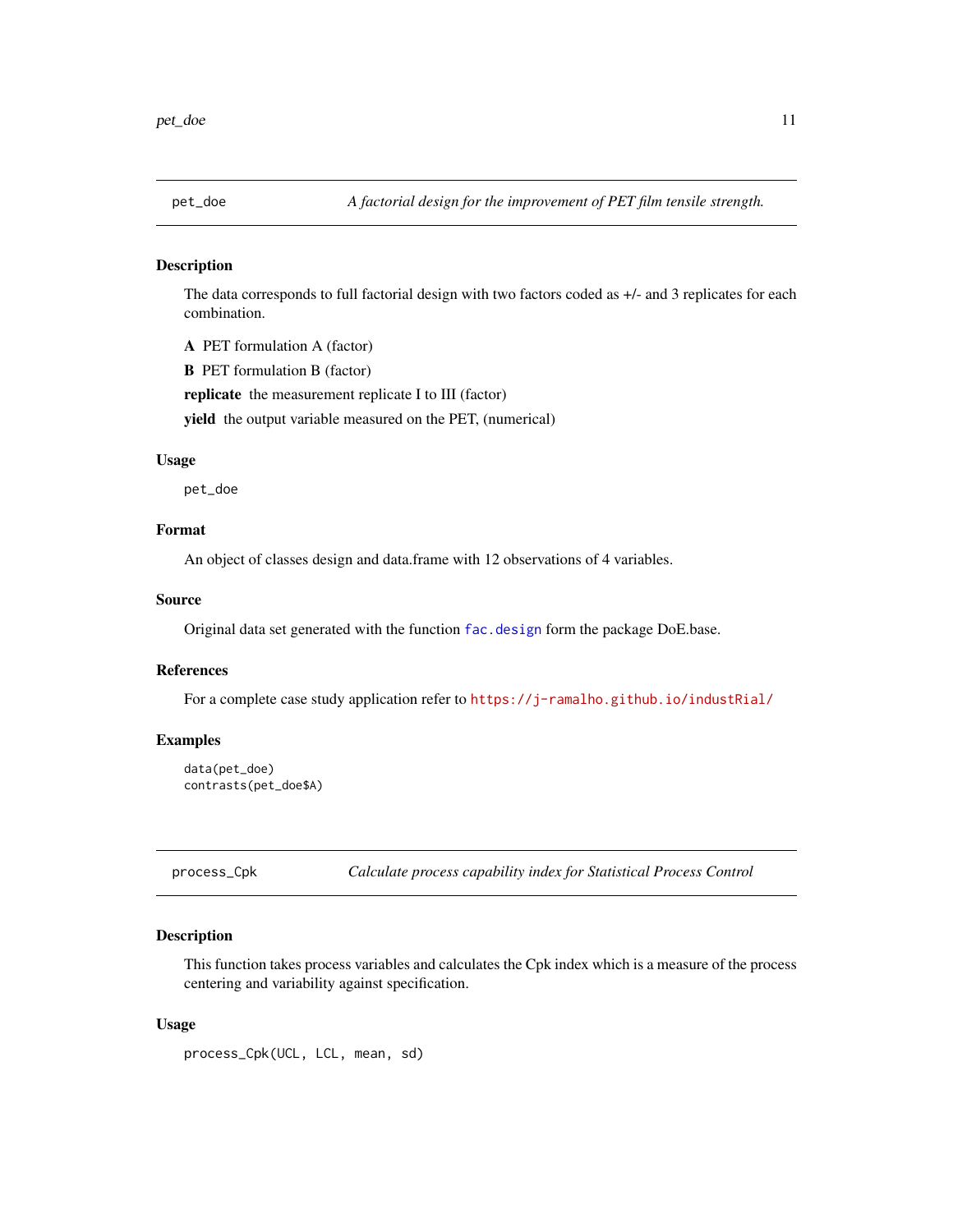#### <span id="page-11-0"></span>Arguments

| <b>UCL</b> | the process upper control limit |
|------------|---------------------------------|
| LCL.       | the process lower control limit |
| mean       | the process mean                |
| sd         | the process standard deviation  |

# Value

This function returns an object of class numeric

#### References

For a complete case study application refer to <https://j-ramalho.github.io/industRial/>

#### Examples

```
process_Cpk(100, 0, 10, 3)
```
<span id="page-11-1"></span>process\_stats *Calculate summary statistics for Statistical Process Control*

#### Description

This function takes process variables and calculates summary statistics and presents them in a easy readable table format.

# Usage

```
process_stats(data, part_spec_percent)
```
# Arguments

data This function takes the dataset tablet\_thickness cleaned with the clean\_names function from the janitor package part\_spec\_percent

the process tolerance in percentage.

#### Value

This function returns an object with class tibble (tbl\_df)

# References

For a complete case study application refer to <https://j-ramalho.github.io/industRial/>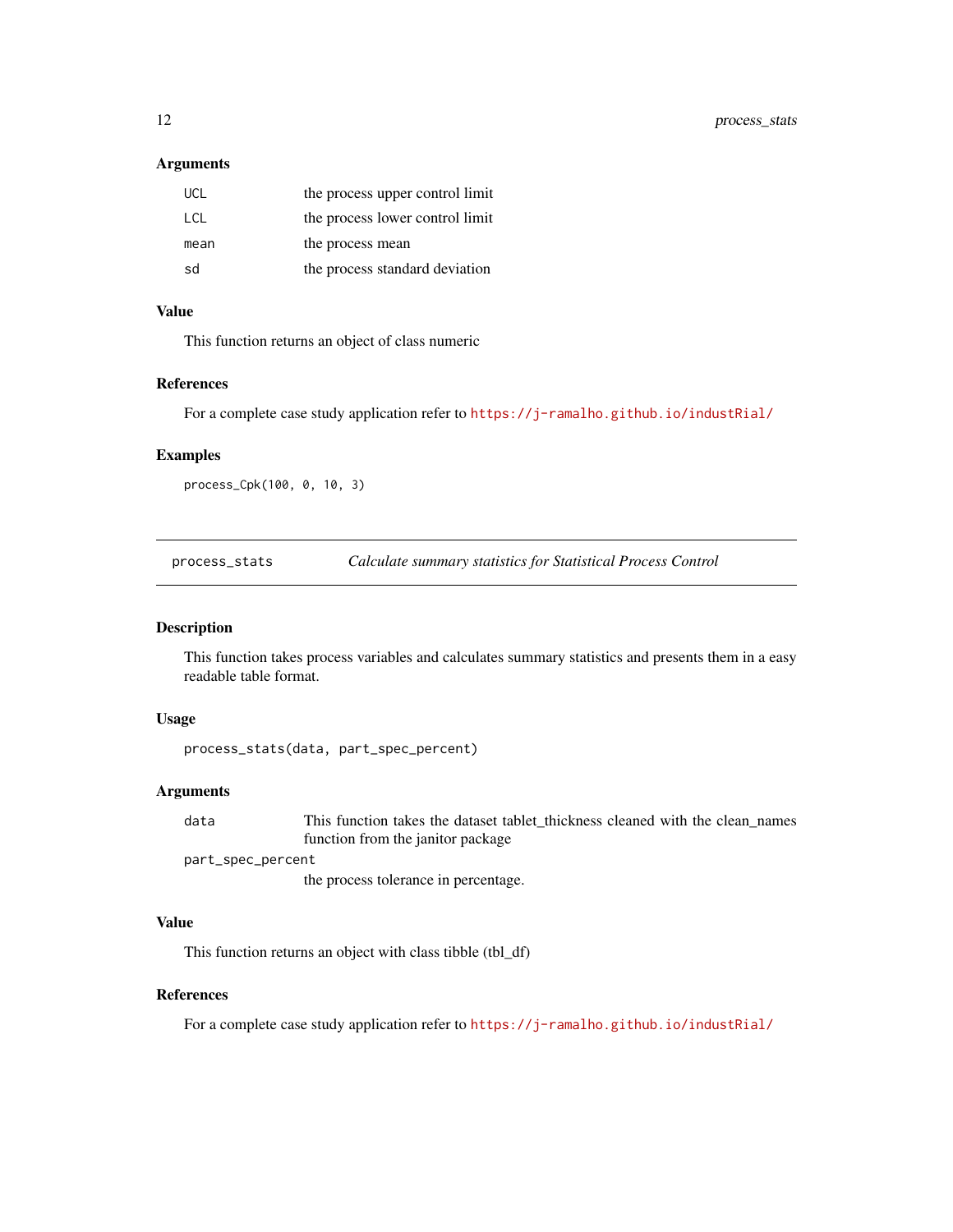<span id="page-12-0"></span>process\_stats\_table *Summary statistics table outputs for Statistical Process Control*

#### Description

This function takes summary statistics and presents them in a easy readable table format.

#### Usage

```
process_stats_table(data)
```
#### Arguments

data A data set generated by the function [process\\_stats](#page-11-1)

# Value

This function returns an object with classes gt\_tbl and list

#### References

For a complete case study application refer to <https://j-ramalho.github.io/industRial/>

solarcell\_fill *Yearly outputs and fills factor of solarcells of different types.*

# Description

A dataset with the energy output resulting from tests on solarcells made of three different configurations. The fill factor provides an indication of the cell quality and is a non controlled variable that can be taken into consideration in an analysis of covariance to better assess the output variation from material to material.

material The solar cell material (character)

output he yearly energy output (numberic)

fillfactor The fill factor measured for each cell (numberic)

#### Usage

solarcell\_fill

# Format

A tibble with 15 observations of 3 variables.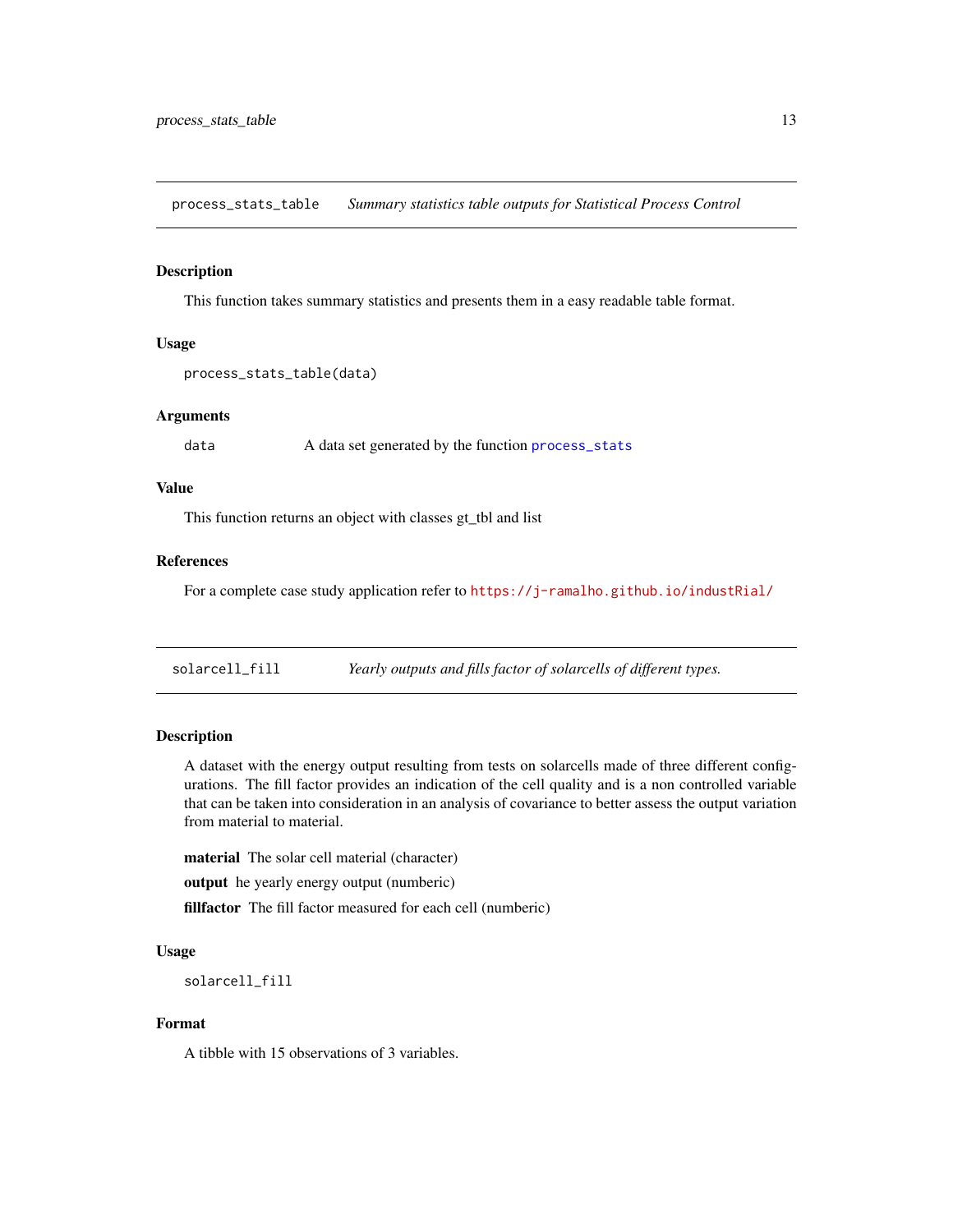# <span id="page-13-0"></span>Source

Original data set.

# References

For a complete case study application refer to <https://j-ramalho.github.io/industRial/>.

# Examples

hist(solarcell\_fill\$output)

solarcell\_output *Yearly outputs of solarcells of different types.*

# Description

A dataset with the energy output resulting from tests on solarcells made of three different raw materials / configurations.

material The solar cell type (character)

run The test run (numberic)

T-10 The yearly output for the test result at temperature of 10°C

T20 The yearly output for the test result at temperature of 20°C

T50 The yearly output for the test result at temperature of 50°C

#### Usage

solarcell\_output

# Format

A tibble with 12 observations of 5 variables.

#### Source

Original data set.

# References

For a complete case study application refer to <https://j-ramalho.github.io/industRial/>.

#### Examples

data(solarcell\_output)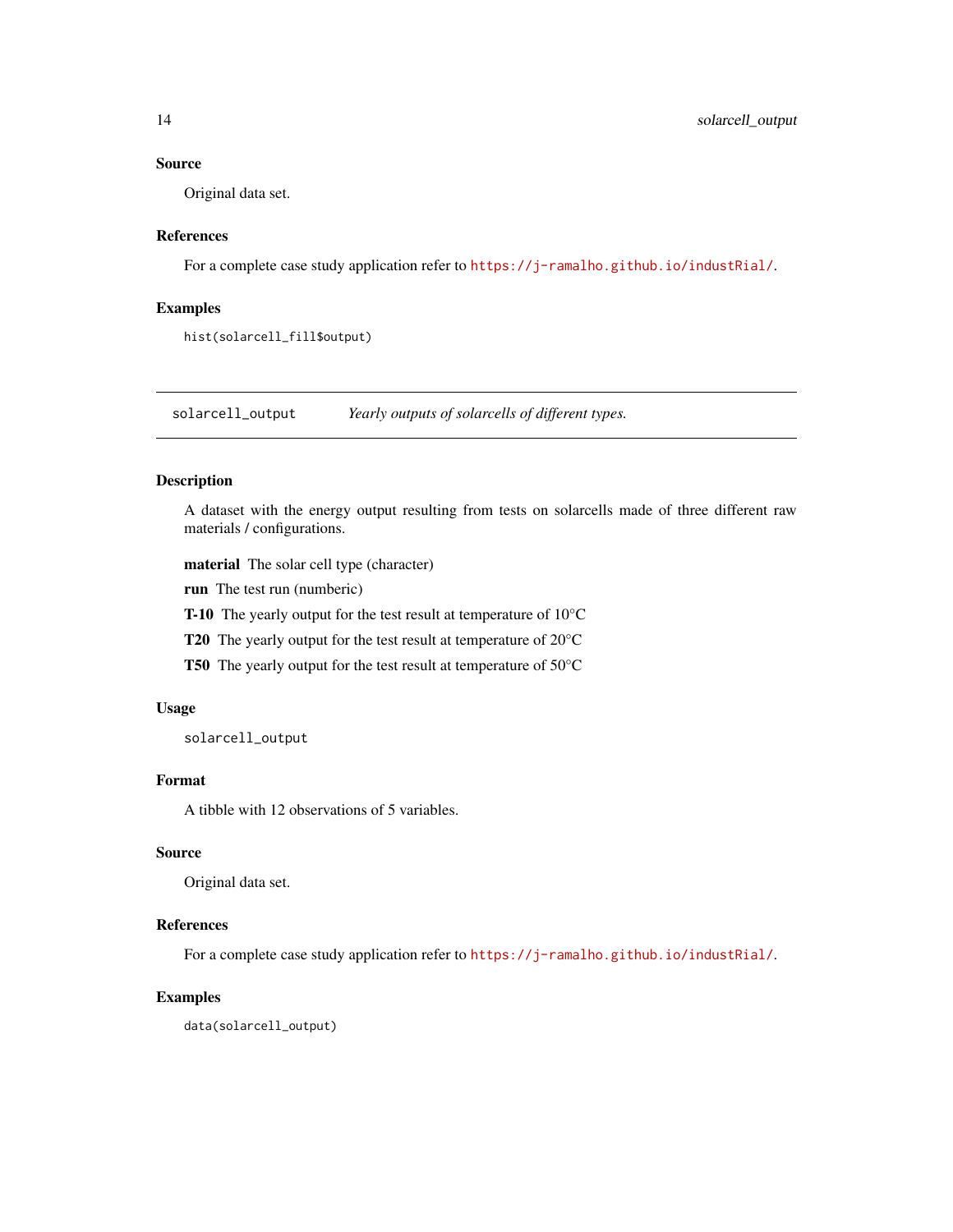<span id="page-14-0"></span>

Extracts stand alone plots from the ss.rr function of the SixSigma package.

# Usage

```
ss.rr.plots(
 var,
 part,
 appr,
 lsl = NA,us1 = NA,sigma = 6,
 data,
 main = "Six Sigma Gage R&R Study",
 sub = "",alphaLim = 0.05,
 errorTerm = "interaction",
 digits = 4\mathcal{L}
```
# Arguments

| var       | Measured variable                                                                                      |
|-----------|--------------------------------------------------------------------------------------------------------|
| part      | Factor for parts                                                                                       |
| appr      | Factor for appraisers (operators, machines, )                                                          |
| lsl       | Numeric value of lower specification limit used with USL to calculate Study<br>Variation as %Tolerance |
| usl       | Numeric value of upper specification limit used with LSL to calculate Study<br>Variation as %Tolerance |
| sigma     | Numeric value for number of std deviations to use in calculating Study Variation                       |
| data      | Data frame containing the variables                                                                    |
| main      | Main title for the graphic output                                                                      |
| sub       | Subtitle for the graphic output (recommended the name of the project)                                  |
| alphaLim  | Limit to take into account interaction                                                                 |
| errorTerm | Which term of the model should be used as error term (for the model with inter-<br>ation)              |
| digits    | Number of decimal digits for output                                                                    |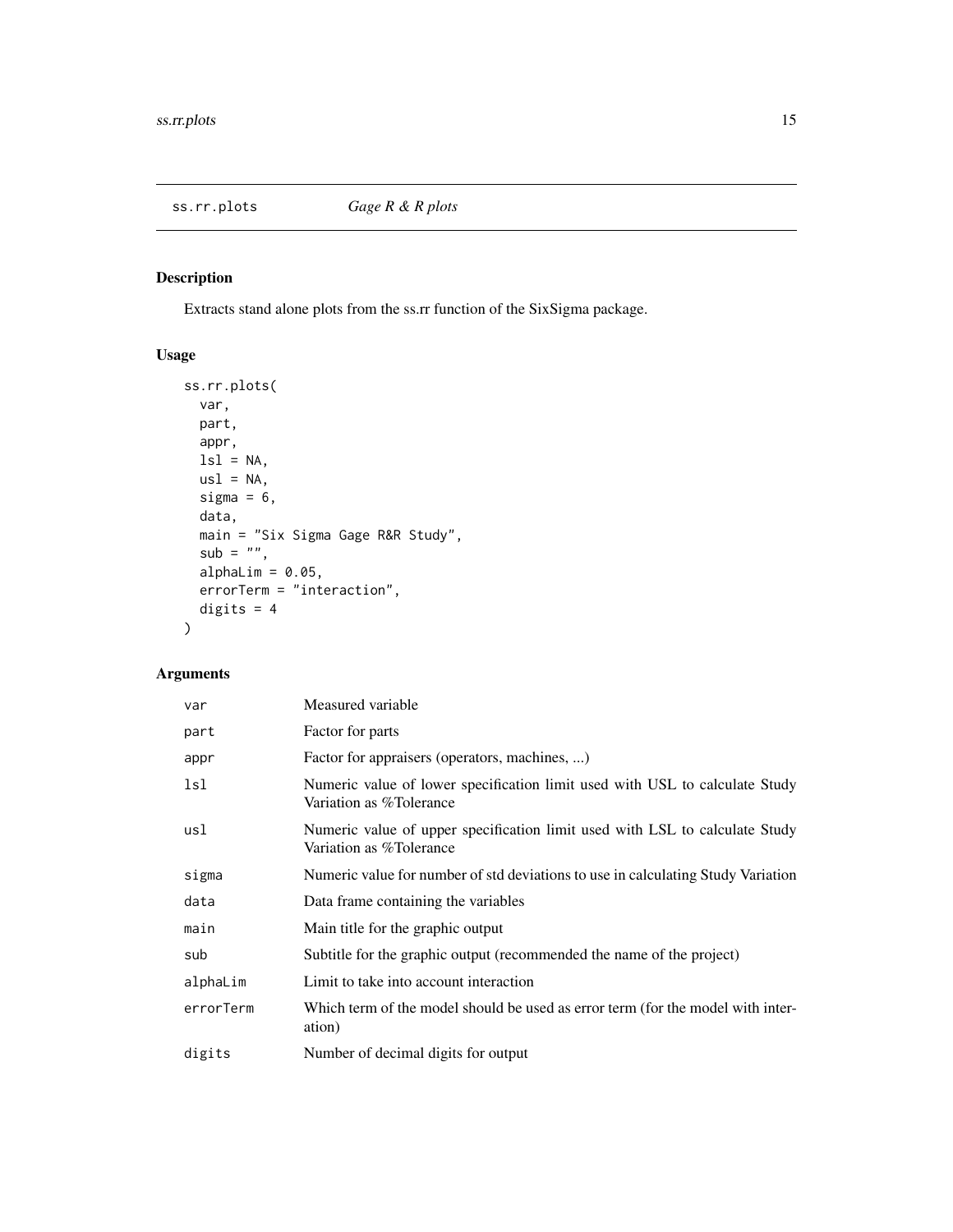# <span id="page-15-0"></span>Details

This is a modified version of the function [ss.rr](#page-0-0) from the SixSigma package that allows to extract the individual plots from the output report. The input arguments of the function are the same as the original function. See the original function help with ?ss.rr for full documentation.

#### Value

Generates a list output that can be assigned to a user created variable. The plots can then be accessed with the syntax variable\$plot1 to plot6.

#### References

For an example application refer to <https://j-ramalho.github.io/industRial/>

syringe\_diameter *Production measurements of the inner diameter of syringes barrels.*

#### Description

This dataset contains process control measurements of the barrel diameters of pharmaceutical syringes. The sampling rate is hourly and the sample size is 6 syringes.

Hour The sampling hour expressed as Hour1, Hour2 (character)

Sample1 Syringe diameter of sample 1 (numerical)

Sample2 Syringe diameter of sample 2 (numerical)

# Usage

syringe\_diameter

# Format

A tibble with 25 observations on 7 variables.

#### Source

Original data set.

# References

For a complete case study application refer to <https://j-ramalho.github.io/industRial/>.

#### Examples

data(syringe\_diameter)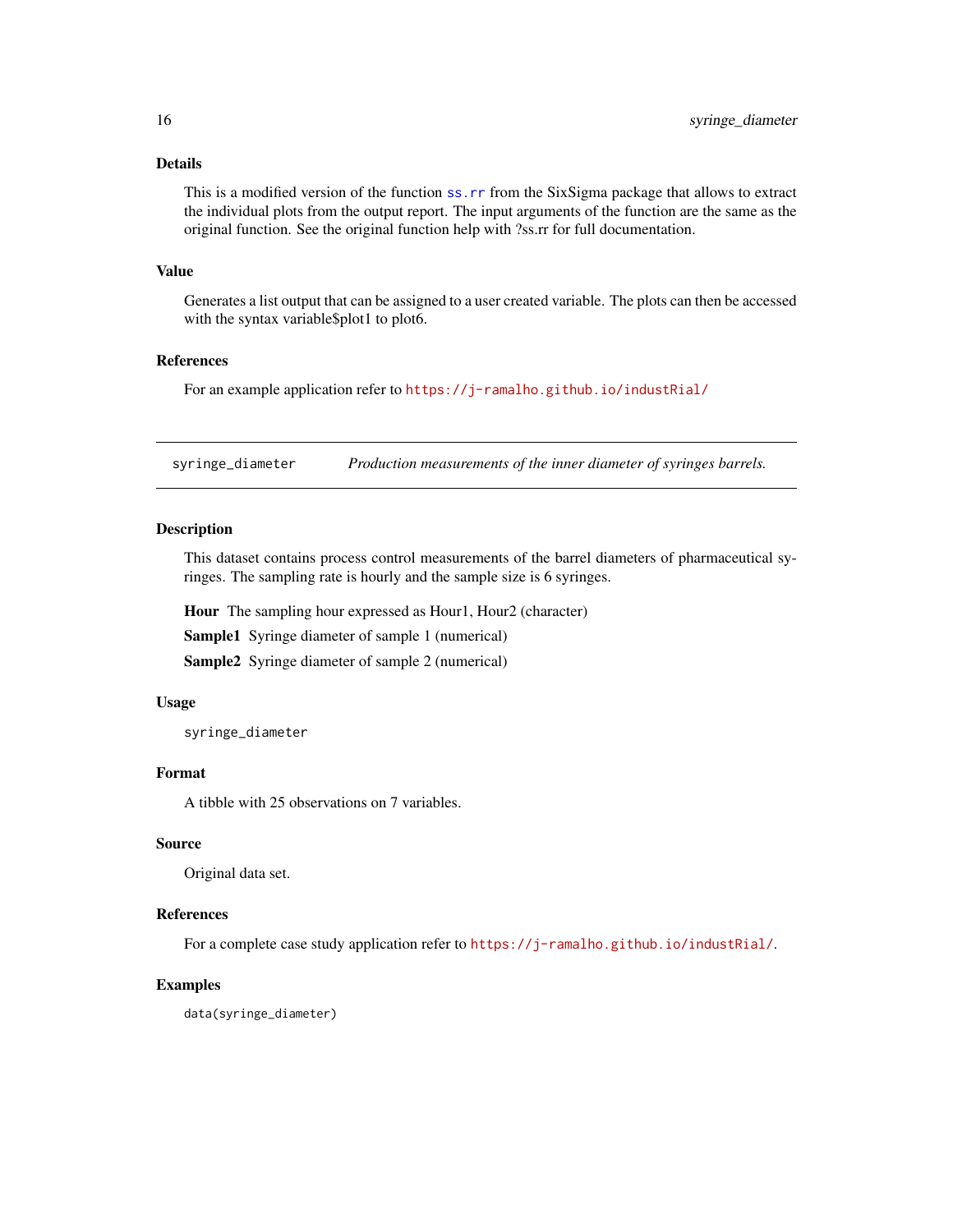<span id="page-16-0"></span>

This data set contains physical measurements of pharmaceutical tablets (pills) including measurement room conditions. The data and the insights it provides are typical of an industrial context with high production throughput and stringent dimensional requirements.

#### Usage

tablet\_thickness

#### Format

An object of class tibble with 675 observations on 11 variables

#### Details

The data set contains other variables not used in the text book related with to the measurement room conditions (not listed).

Position Position of the part on the measurement device

Size Size class (L, M, S)

Tablet Part number (L001, L002, ...)

Replicate Measurement replicate, a sequential numbers

Day Measurement Day, a sequential numbers

Date [DD.MM.YYYY] Measurement date (POSIXct)

Operator Operator name (ficticious)

Thickness [micron ] Tablet thickness (micrometers)

Temperature [°C ] Room temperature

#### Source

Based on a gage r&R (gage reproducibility and repeatability) study performed in 2020 on a physical measurement of parts coming out of a high throughput industrial equipment.

# References

For a complete case study application refer to <https://j-ramalho.github.io/industRial/>

#### Examples

data(tablet\_thickness)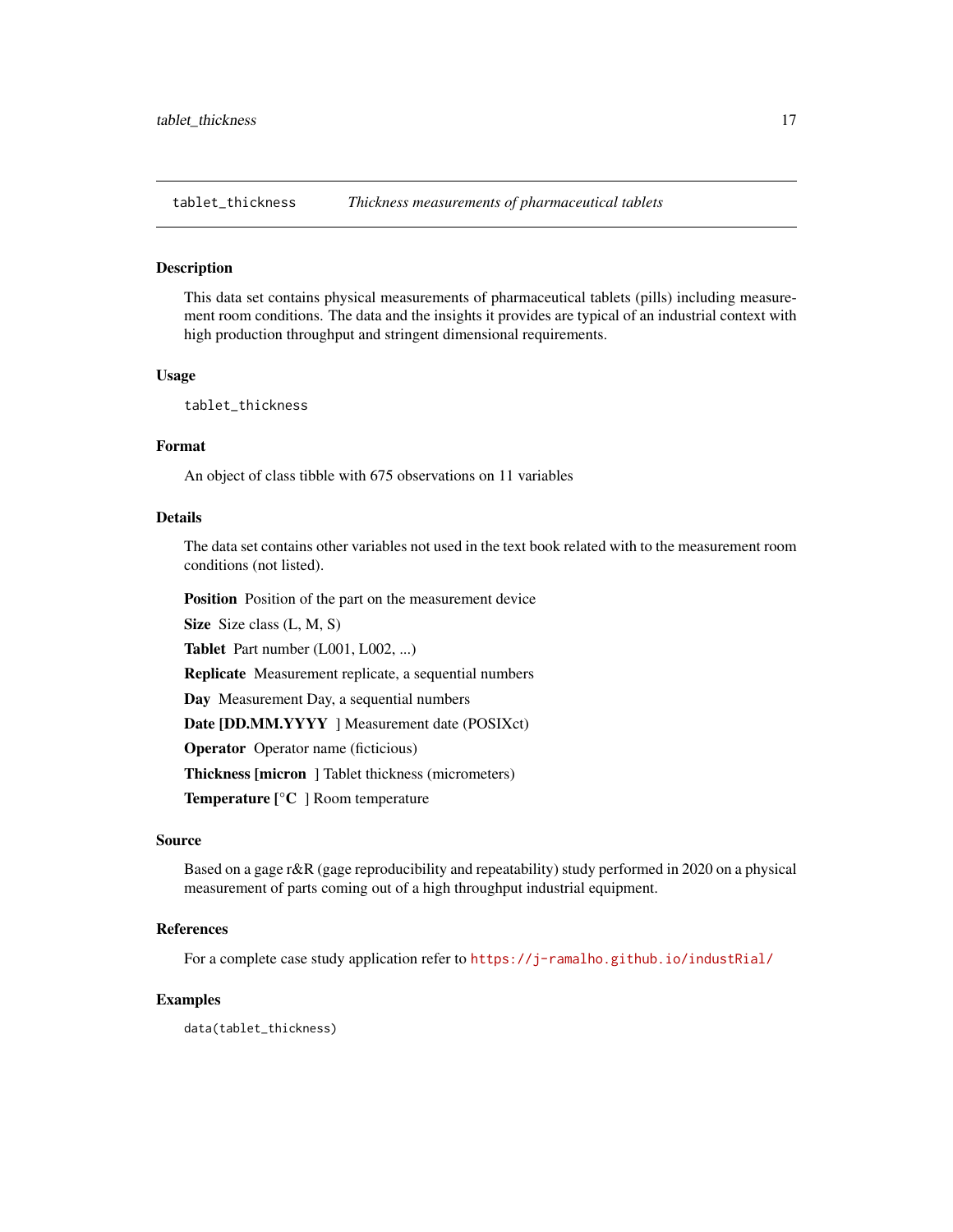<span id="page-17-0"></span>

This data set contains weight measurements of pharmaceutical tablets (pills). The data and the #' insights it provides are typical of an industrial context with high production throughput and stringent dimensional requirements.

# Usage

tablet\_weight

# Format

An object of class tibble with 137 observations on 3 variables

#### Details

The data set contains other variables not used in the text book related with to the measurement room conditions (not listed).

part\_id Unique sequencial identifier given during production (numeric)

Weight Target Value Tablet weight target specification value in [mg] (numeric

Weight Value Tablet weight measured value [m] (numeric)

#### Source

Anonymized data based on statistical process control data obtained in a high volume production setup.

#### References

For a complete case study application refer to <https://j-ramalho.github.io/industRial/>

#### Examples

hist(tablet\_weight\$`Weight value`)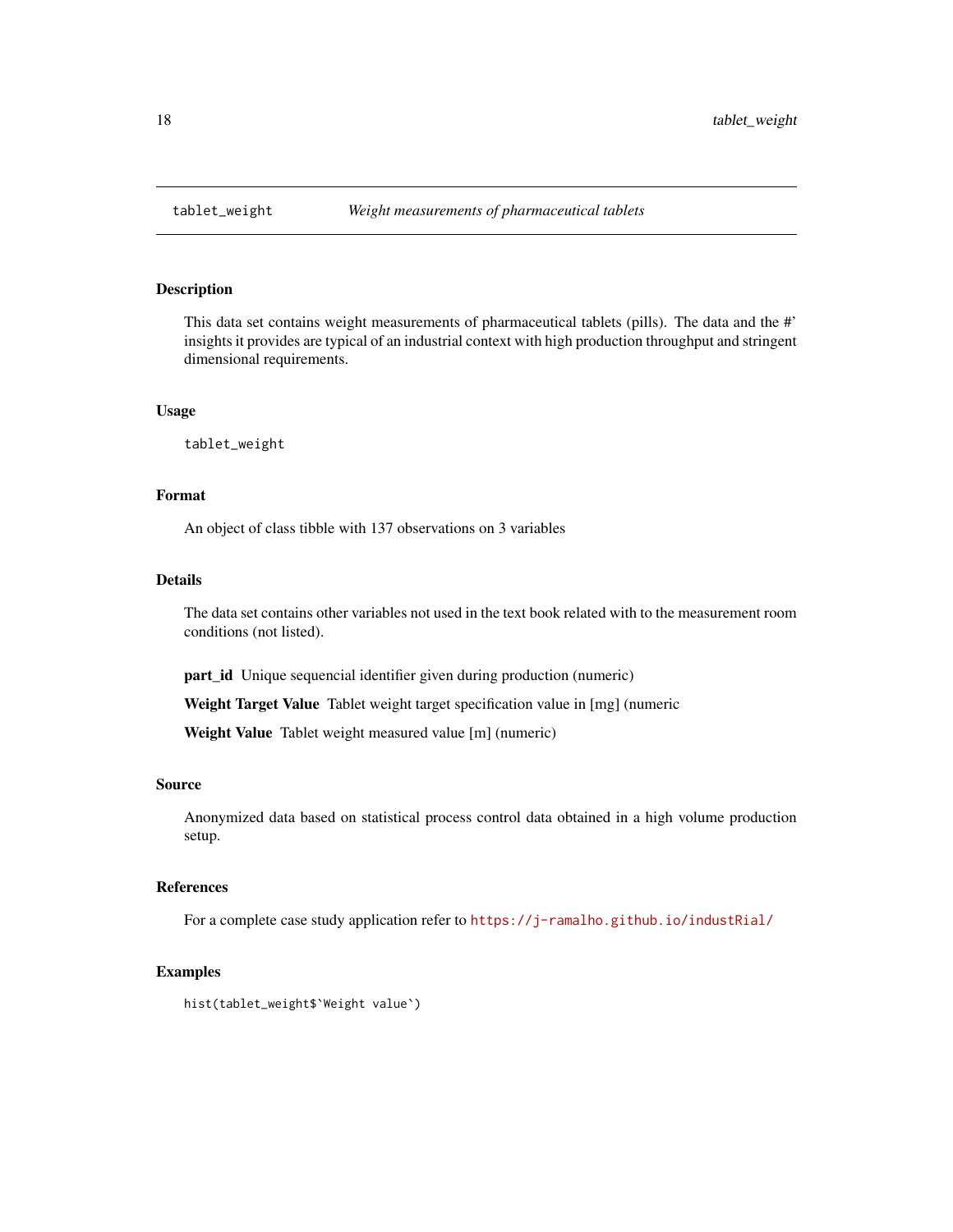<span id="page-18-0"></span>

This theme aims at optimal balance between readability and precision. It has adapted from the package cowplot by Claus O.Wilke and reflects the principles of his book [Fundamentals of Data](https://clauswilke.com/dataviz/) [Visualization](https://clauswilke.com/dataviz/)

#### Usage

```
theme_industRial(
  font\_size = 14,font_family = \overline{''''},
  line\_size = 0.5,
  rel\_small = 12/14,
  rel\_tiny = 11/14,
  rel_large = 16/14,
  base_size = font_size,
  base_family = font_family
)
```
#### Arguments

| font_size    | defaults to 14                              |
|--------------|---------------------------------------------|
| font_family  | defaults to ""                              |
| line_size    | defaults to 0.5                             |
| $rel\_small$ | defaults to 12/14                           |
| rel_tiny     | defaults to 11/14                           |
| rel_large    | defaults to 16/14                           |
| base_size    | internal arguments, defaults to font_size   |
| base_family  | internal arguments, defaults to font_family |

#### Details

Apply this theme by adding it at the end of the code of any [ggplot](#page-0-0) chart. It basically combines the half open theme with a grid background from cowplot

#### Value

This function returns an object of classes theme and gg from the ggplot2 package

# References

For a complete case study application refer to <https://j-ramalho.github.io/industRial/>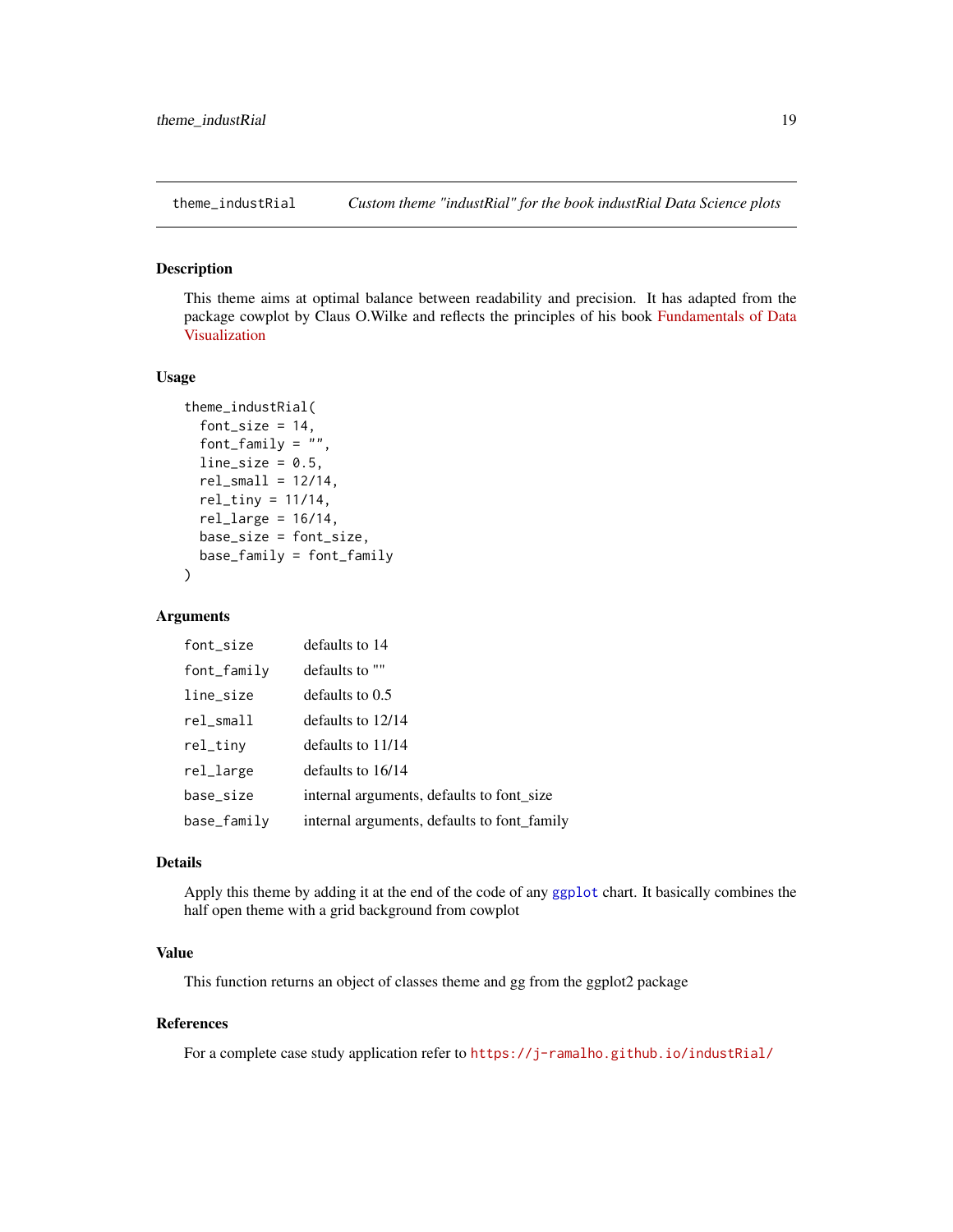### Examples

```
library(dplyr)
library(ggplot2)
pet_delivery %>%
   ggplot(aes(x = A)) +geom_histogram(color = "grey", fill = "grey90") +
   labs(title = "PET clothing case study",
      subtitle = "Raw data plot",
      x = "Treatment",
      y = "Tensile strength [MPa]") +
      theme_industRial()
```
theme\_qcc *Custom theme "qcc" for the book industRial Data Science plots*

# Description

This theme provides a similar look and feel to the package [qcc](#page-0-0) statistical process control charts (SPC) which have themselves a resemblance with Minitab charts. This theme aims at providing a layout that is familiar to readers of Minitab chart to help in reducing transition to R build reports and charts.

#### Usage

```
theme_qcc(base_size = 12, base_family = "")
```
#### Arguments

| base_size   | font size, defaults to 12  |
|-------------|----------------------------|
| base_family | font family defaults to "" |

#### Details

Apply this theme by adding it at the end of the code of any [ggplot](#page-0-0) chart. It #' basically provides a grey background and some highlights to help reading key process statistics such as the population mean.

# Value

This function returns an object of classes theme and gg from the ggplot2 package

#### References

For a complete case study application refer to <https://j-ramalho.github.io/industRial/>

<span id="page-19-0"></span>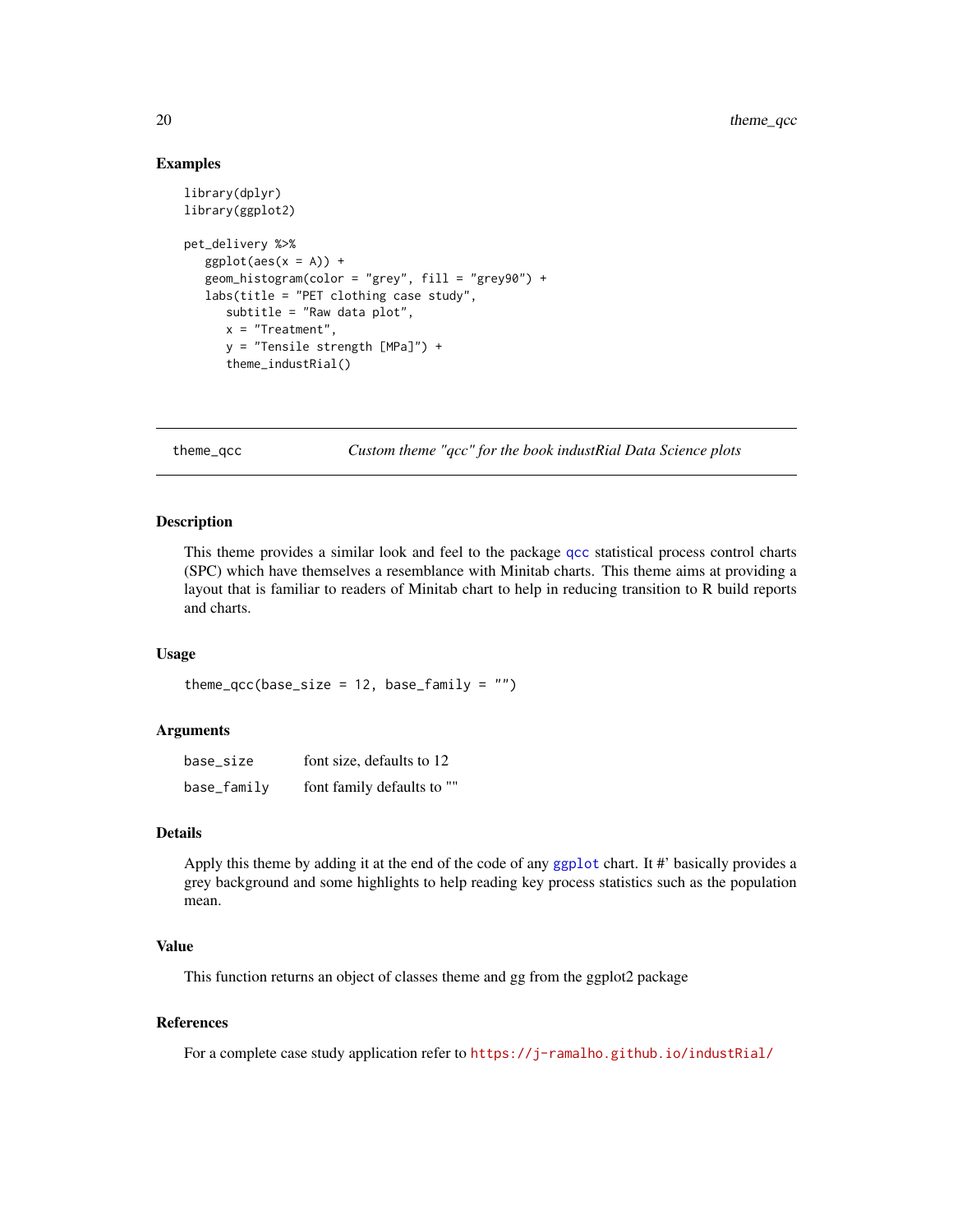theme\_qcc 21

# Examples

```
library(dplyr)
library(ggplot2)
pet_delivery %>%
   ggplot(aes(x = A)) +geom_histogram(color = "grey", fill = "grey90") +
   labs(title = "PET clothing case study",
    subtitle = "Raw data plot",
     x = "Treatment",
     y = "Tensile strength [MPa]") +
     theme_qcc()
```